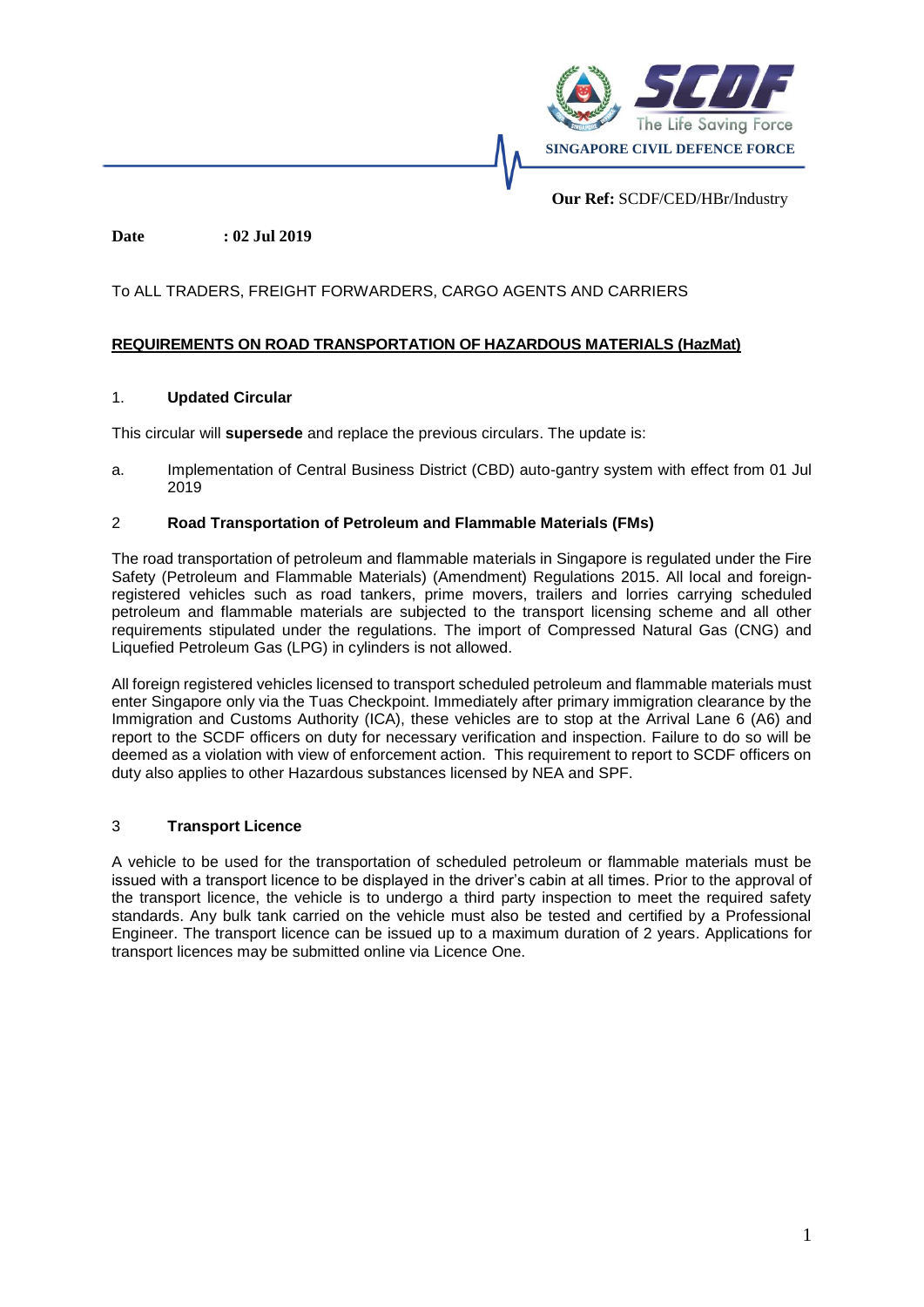

### 4 **Permitted Times for Transport**

The following table shows the approved timings for transportation of hazardous materials.

| S/N                                      | <b>TYPE OF HAZMAT</b>                                                                                                                                                                                                           | <b>APPROVED HOURS<sup>1</sup></b>                                                                                                                     |  |  |
|------------------------------------------|---------------------------------------------------------------------------------------------------------------------------------------------------------------------------------------------------------------------------------|-------------------------------------------------------------------------------------------------------------------------------------------------------|--|--|
| 1 <sub>1</sub>                           | Petroleum and flammable materials in general, unless any other<br>conditions stated in this table applies.<br>(Including transportation via Tuas Checkpoint. Transportation of<br>P&FM via Woodlands Checkpoint is not allowed) | 0700hrs to 1900hrs                                                                                                                                    |  |  |
| 2.                                       | Petroleum and flammable materials in tube trailers (e.g.<br>Hydrogen) or cryogenic trailers (e.g. LNG).                                                                                                                         | 0900hrs to 1700hrs                                                                                                                                    |  |  |
| 3.                                       | Other hazardous substances regulated by NEA/SPF i.e.<br>corrosives, toxics, explosives and their precursors.                                                                                                                    | Refer to NEA/SPF<br><b>Approved Timing</b>                                                                                                            |  |  |
| 4.                                       | LPG cylinders for domestic purposes or use at an eating place<br>or a restaurant.                                                                                                                                               | 0700hrs to 2100hrs                                                                                                                                    |  |  |
| 5.                                       | Petroleum and flammable materials transportation within Jurong<br>Industrial Estate, Tuas Industrial Estate and Jurong Island,<br>unless any other condition stated in this table applies.                                      | No time restriction                                                                                                                                   |  |  |
| 6.                                       | No.<br>Petroleum and flammable materials for transhipment between<br>time<br>restriction<br>Brani Terminal and Pasir Panjang Terminal<br>transportation less than 3<br>metric tonnes <sup>2</sup>                               |                                                                                                                                                       |  |  |
| 7.<br>Diesel and Acetylene in cylinders. |                                                                                                                                                                                                                                 | No.<br>time<br>restriction<br>for<br>transportation less than 3<br>metric tonnes to industrial<br>premises and construction<br>worksites <sup>2</sup> |  |  |

### 5 **Approved Transportation Routes**

1

All licensed vehicles transporting hazardous materials are required to adhere to the approved transportation routes $3$  as indicated in the table below.

| S/N | <b>TYPE OF TRANSPORT</b> | <b>APPROVED ROUTES4</b> |
|-----|--------------------------|-------------------------|
|-----|--------------------------|-------------------------|

<sup>&</sup>lt;sup>1</sup> In consultation with the transporters, SCDF may review the approved hours for specific transportation based on TQRA findings or when there is a change in risks to the operating environment.

<sup>&</sup>lt;sup>2</sup> For transportation of 3 metric tons or more beyond 0700hrs to 1900hrs, SCDF's approval 24 hours in advance is required through the notification fax or e-mail stated under **Annex D**.

<sup>&</sup>lt;sup>3</sup> Vehicles licensed by NEA or SPF are required to adhere to the approved transportation routes as regulated by their respective Control Agencies.

<sup>4</sup> In consultation with the transporters, SCDF may review the approved routes for specific transportation based on TQRA findings or when there is a change in risks to the operating environment.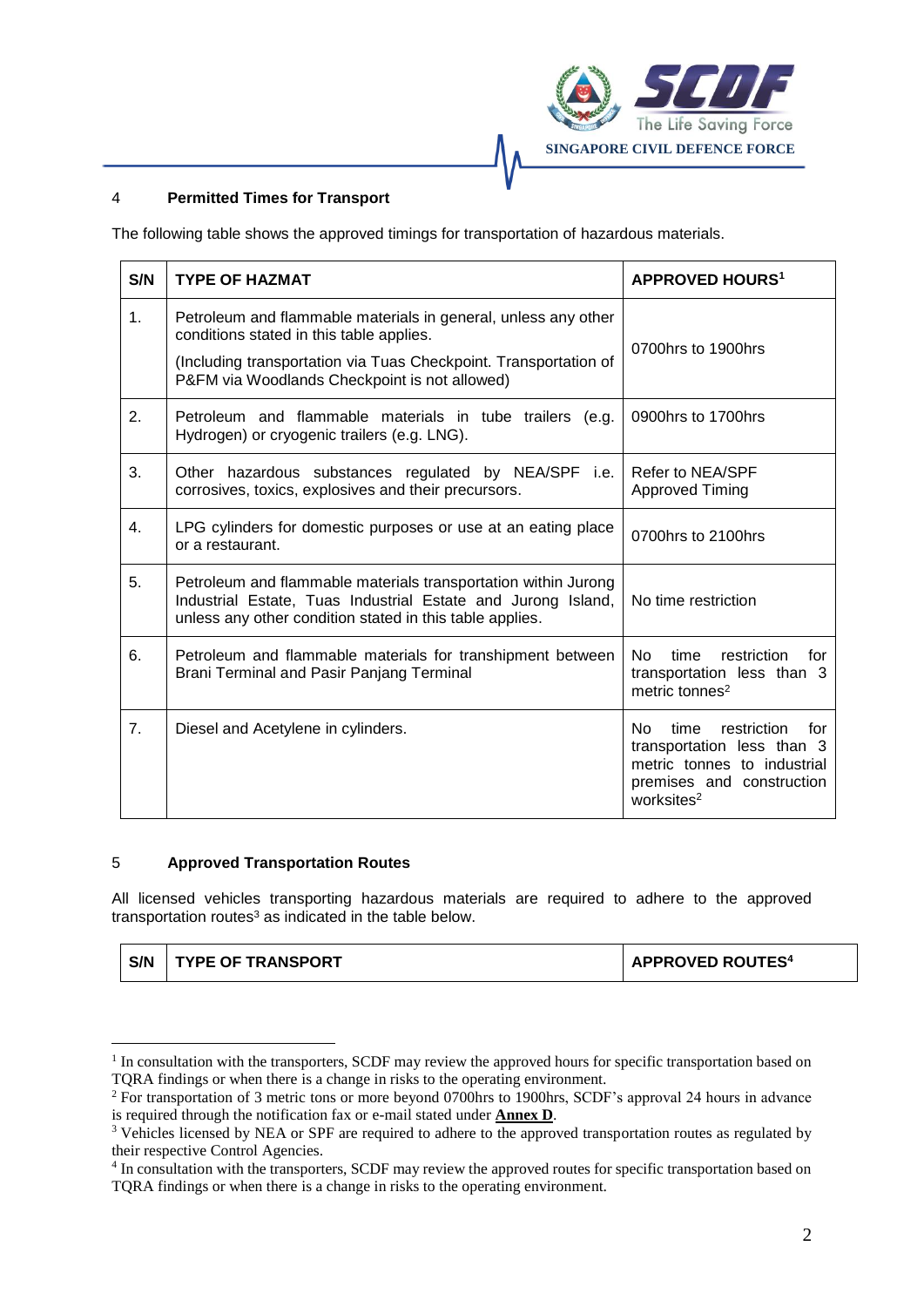

| 1. | Transportation of petroleum and flammable materials to Petrol<br><b>Service Stations</b>                                                              | Refer to <b>Annex A</b>                                                                                                                                                 |  |  |
|----|-------------------------------------------------------------------------------------------------------------------------------------------------------|-------------------------------------------------------------------------------------------------------------------------------------------------------------------------|--|--|
| 2. | Transportation of petroleum and flammable materials to all other<br>approved destinations, unless any other condition stated in this<br>table applies | Refer to Annex B                                                                                                                                                        |  |  |
| 3. | Transportation of Acetylene in cylinders                                                                                                              | Refer to Annex B<br>Deliveries will also be permitted<br>to construction worksites <sup>5</sup> ,<br>outside of Annex B                                                 |  |  |
| 4. | Transportation of petroleum and flammable materials in tube<br>trailers (e.g. Hydrogen) or cryogenic trailers (e.g. LNG).                             | Refer to approved routes in<br>accordance to transport QRA<br>or as approved by SCDF                                                                                    |  |  |
| 5. | Other hazardous substances regulated by NEA/SPF, i.e.<br>corrosives, toxics, explosives and their precursors.                                         | Refer to NEA/SPF Approved<br>Route                                                                                                                                      |  |  |
| 6. | Petroleum and flammable materials for import and export<br>(between PSA ports).                                                                       | Refer to <b>Annex C</b>                                                                                                                                                 |  |  |
| 7. | Transportation of bulk LPG.                                                                                                                           | Within Jurong Industrial Estate,<br>Tuas Industrial Estate and<br>Jurong Island only                                                                                    |  |  |
| 8. | Transportation of LPG in cylinders.                                                                                                                   | Except Restricted Area <sup>6</sup> , CBD,<br>Benjamin Sheares Bridge,<br>CTE, KPE, MCE, Fort Canning<br>Tunnel, Woodsville & Sentosa<br>Gateway tunnels                |  |  |
| 9. | Transportation of Diesel.                                                                                                                             | Except Restricted Areas <sup>6</sup> ,<br>CBD, Benjamin Sheares<br>Bridge <sup>7</sup> , CTE, KPE, MCE, Fort<br>Canning Tunnel, Woodsville &<br>Sentosa Gateway tunnels |  |  |

### 6 **HazMat Transport Driver Permit**

1

The driver of a licensed vehicle is required to hold a valid HazMat Transport Driver Permit (HTDP) at all times when transporting petroleum or flammable materials. Prior to obtaining the permit, the driver must pass a security screening and attend a one-day HazMat Transport Driver Course at SCDF Accredited Training Institutions (ATIs). Upon passing a test at the end of the course, the driver may be

<sup>5</sup> For construction worksites in or along restricted areas, SCDF's approval 24 hours in advance is required through the notification fax e-mail stated under **Annex D**.

<sup>6</sup> Examples of Restricted Areas include Ministries, Embassies, Sentosa Island.

<sup>7</sup> Diesel tankers that are **permanently connected** to the prime mover and licence to transport **diesel only** during the application for P&FM transport licence will be allowed to travel on Benjamin Sheares Bridge. Advance notification is **not** required.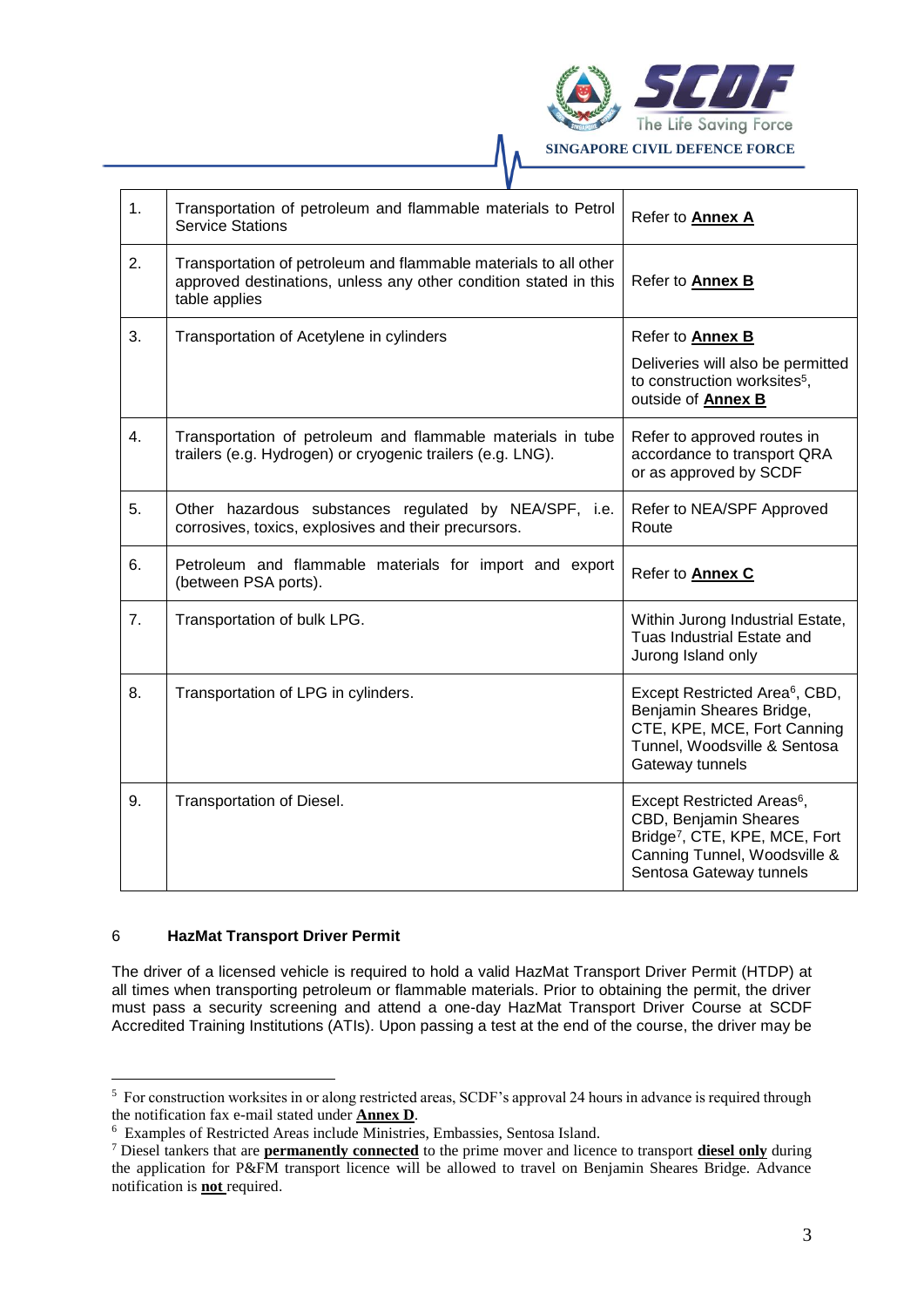

issued with the HTDP at the Civil Defence Academy. The HTDP is valid for a period of two years. The list of the ATIs is listed in **Annex F**.

### 7 **Tracking of Vehicles Transporting HazMat**

The HazMat Transport Vehicles Tracking System (HTVTS) was implemented on 1 Jul 2005 as part of the national effort to enhance the safety and security of Singapore with emphasis on the road transportation of hazardous materials. SCDF-licensed vehicles carrying (or having the capacity to carry) the following materials are required to be fitted with tracking devices, immobilizers and orange-colored (colour code: 3284 (CW84) or Sikkens LP2B) licence plates:

- a. Scheduled petroleum and flammable materials of total net quantity **3 metric tons** 8 (**MT**) **or more**;
- b. Petroleum and flammable materials in tube trailers (e.g. **Hydrogen**) or cryogenic trailers (e.g. **LNG**) in any amount/quantity.

All tracked vehicles will be deemed as transporting hazardous substances unless an advance 24-hour notification is sent to inform the SCDF officers. These vehicles must adhere to the respective approved routes and hours of transportation at all times. Failure to do so will result in a violation registered by the HTVTS.

**With effect from 01 Apr 2007**, the immobilizer feature for licensed tracked vehicles has been incorporated. In the event of violations, the vehicle horn and hazard warning lights on the tracked HazMat vehicles would be activated. SCDF will activate the immobilizer of the HazMat vehicle as this can be a possible security threat. SCDF will then dispatch fire station responders to investigate the cause of the violation and contact the company concerned. The company is required to immediately contact the driver to take corrective actions and report to SCDF (via the 24-hour HTVTS Hotline: 6848 3666/ 6848 3337). The company must also ensure that the driver is contactable at any moment during the time the vehicle is on the road.

In the event that the driver is detained by SPF for security violation or if the vehicle is found without the driver, SCDF will contact the affected company, which MUST ensure that they drive or tow away the vehicle **within 1 hour** of the arrest. The company also has to provide SCDF with the particulars (name, NRIC No., and vehicle number) of the company personnel who will be towing back the vehicle.

Please note that both the licensee of the company and the driver will be subjected to enforcement actions and penalties meted out for the violations committed.

The transport licensee is required to inform SCDF and Astrata when their vehicles that are fitted with tracking device and immobilizer are going to be sold, scrapped or when the transport licence is not intended to be renewed.

A lead-time of between 2 and 4 weeks is required by Astrata for the new installation and annual inspection of the tracking device and immobilizer.

#### 8 **Advance Notifications**

1

 $8$  3 metric tons  $-3,000$  kg or 3,000 litres, in the nature physical state of the regulated substance (i.e. the litres for petroleum and liquid FM; and kg for LPG and gaseous FM)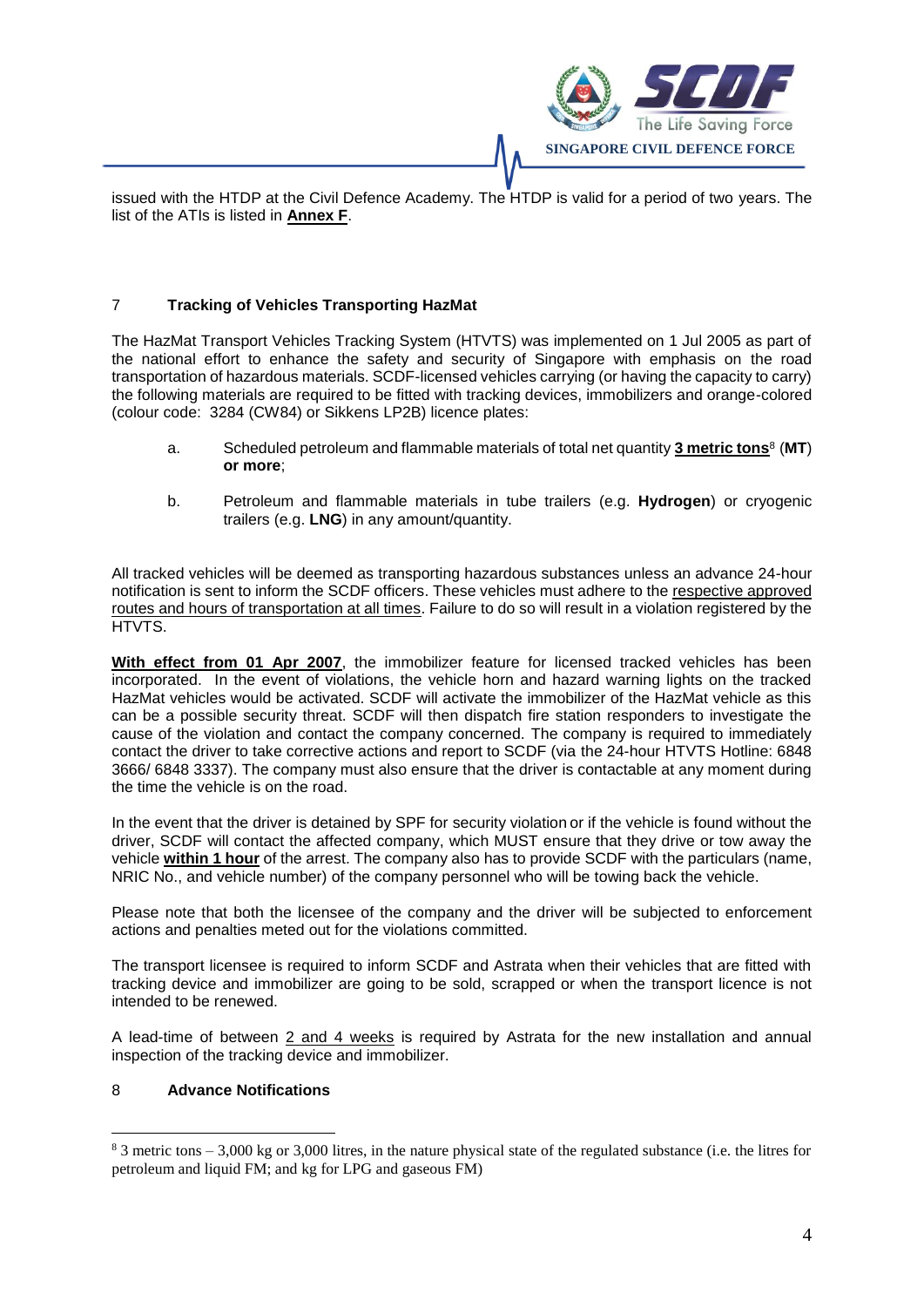

If the vehicle is not transporting hazardous materials at a specified time, bypassing or seeking authorized entry into restricted areas such as Ministries, Embassies, Sentosa Island, etc. the company must notify SCDF in order for the change to be effected in the HTVTS. The licensee is to complete the notification form (**Annex D**) and fax or e-mail it to SCDF **at least 24 hours** in advance before the scheduled delivery. The company must include the transport schedule, state the routes to be taken, provide legitimate reasons for exemption and other necessary details as listed in **Annex D**.

For access into Central Business District (CBD) 9 , with effect from **01 Jul 2019**, a self-service verification kiosk (refer to **Annex E**) will commence operation to replace the existing gantry and affected drivers are required to park their vehicles (within designated red markings before the kiosk) before proceeding with their goods delivery orders. Drivers are required to follow the video instructions as shown in the kiosk's screen monitor to do self-verification. Upon successful verification, drivers will then be notified via the screen display that they are cleared to proceed into the CBD.

The requirement to seek approval to access CBD has been enforced since 1 Oct 2005. It will be the responsibility of HazMat drivers to proceed to the kiosk for verification prior to making their way into the CBD. Entry into CBD without authentication and clearance from SCDF will be deemed as a violation.

Drivers encountering any issue pertaining to the use of self-service verification kiosk can contact HTVTS Operator at 6848 3666 / 6848 3337 (24hr-hotline).

### 9 **Other Transport Requirements**

In addition to the requirements highlighted in this circular, Part VI of the Fire Safety (Petroleum and Flammable Materials) (Amendment) Regulations 2015 stipulate other requirements on transportation with regard to the following:

- a. Maximum laden weight of vehicle transporting petroleum
- b. Passenger in vehicle transporting petroleum and flammable materials
- c. Responsibilities of drivers

1

- d. Precautions against fire, explosion or leakage
- e. Loading and unloading of petroleum and flammable materials
- f. Provision of ventilation in vehicles
- g. Prohibitions on vehicles transporting petroleum and flammable materials
- h. Supervision of vehicles carrying petroleum and flammable materials
- i. Transport Emergency Response Plan (TERP)

Acts (inclusive of Fire Safety (Petroleum and Flammable Materials) (Amendment) Regulations 2015 under CAP 109A) of Parliament are available without charge at the [Singapore Government Statutes](http://statutes.agc.gov.sg/)  [Online website](http://statutes.agc.gov.sg/) (https://ssoagc.agc.gov.sg)*.*

<sup>9</sup> Vehicles transporting diesel quantities in package need not report to the self-service kiosk before accessing CBD. However, company **will still be** required to submit advance notification to SCDF 24 hours in advance.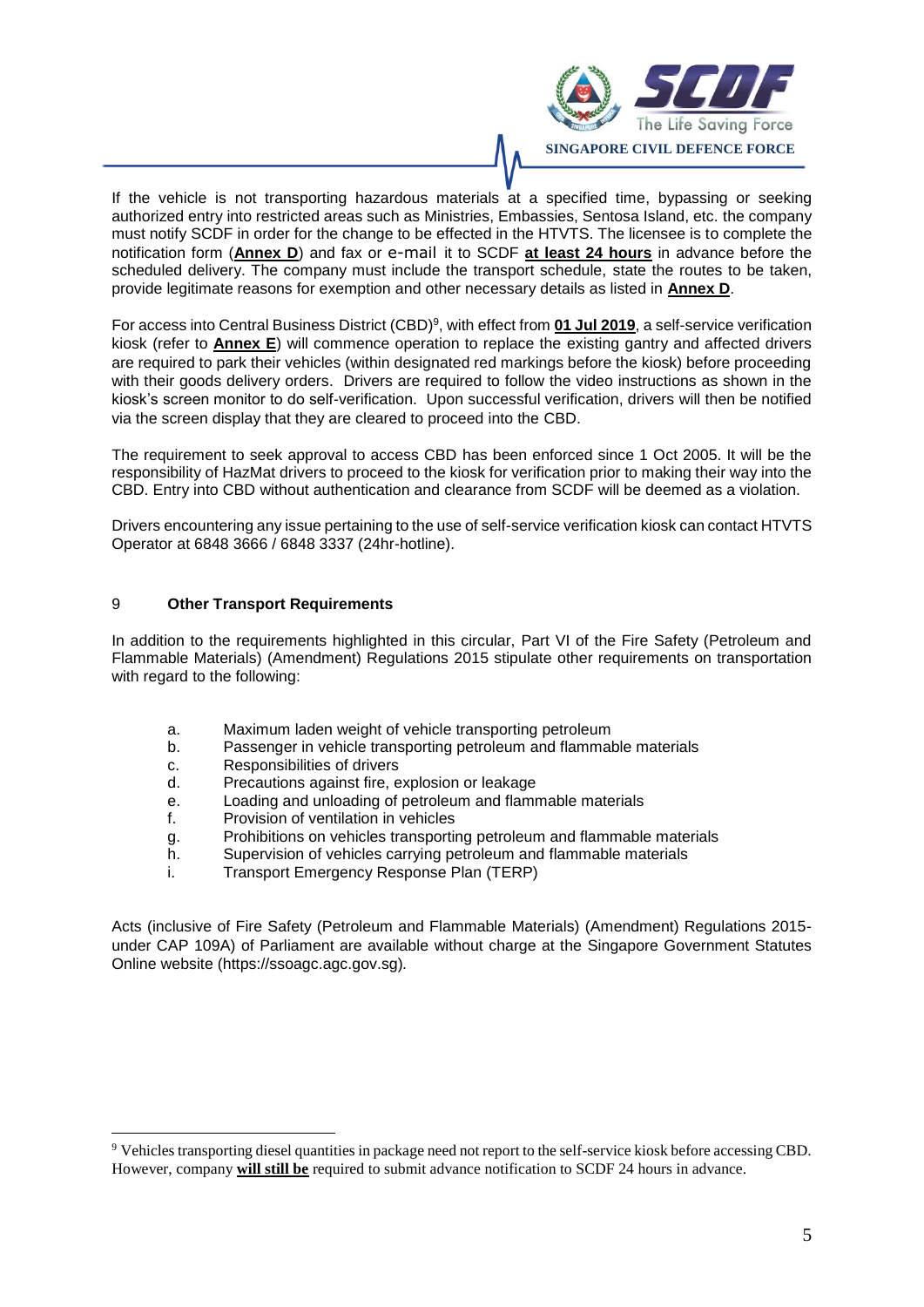

### 10 **Contact for further enquiries**

Please feel free to contact the following officer/s should there be any further enquiries:

- 1) HTVTS\_HTDS Operations Centre HTVTS Branch Central Enforcement Dept, HQ SCDF Tel: 6848 3666 / 6848 3337 (24-hour hotline) Fax: 6848 3564 Email: SCDF\_HTVTS\_HTDS\_Ops\_Centre@scdf.gov.sg
- 2) Senior HTVTS Enforcement Team Leader HTVTS Branch Central Enforcement Dept, HQ SCDF Tel: 6848 1540

Yours faithfully,

MAJ Steve Koa Central Enforcement Department for Commissioner Singapore Civil Defence Force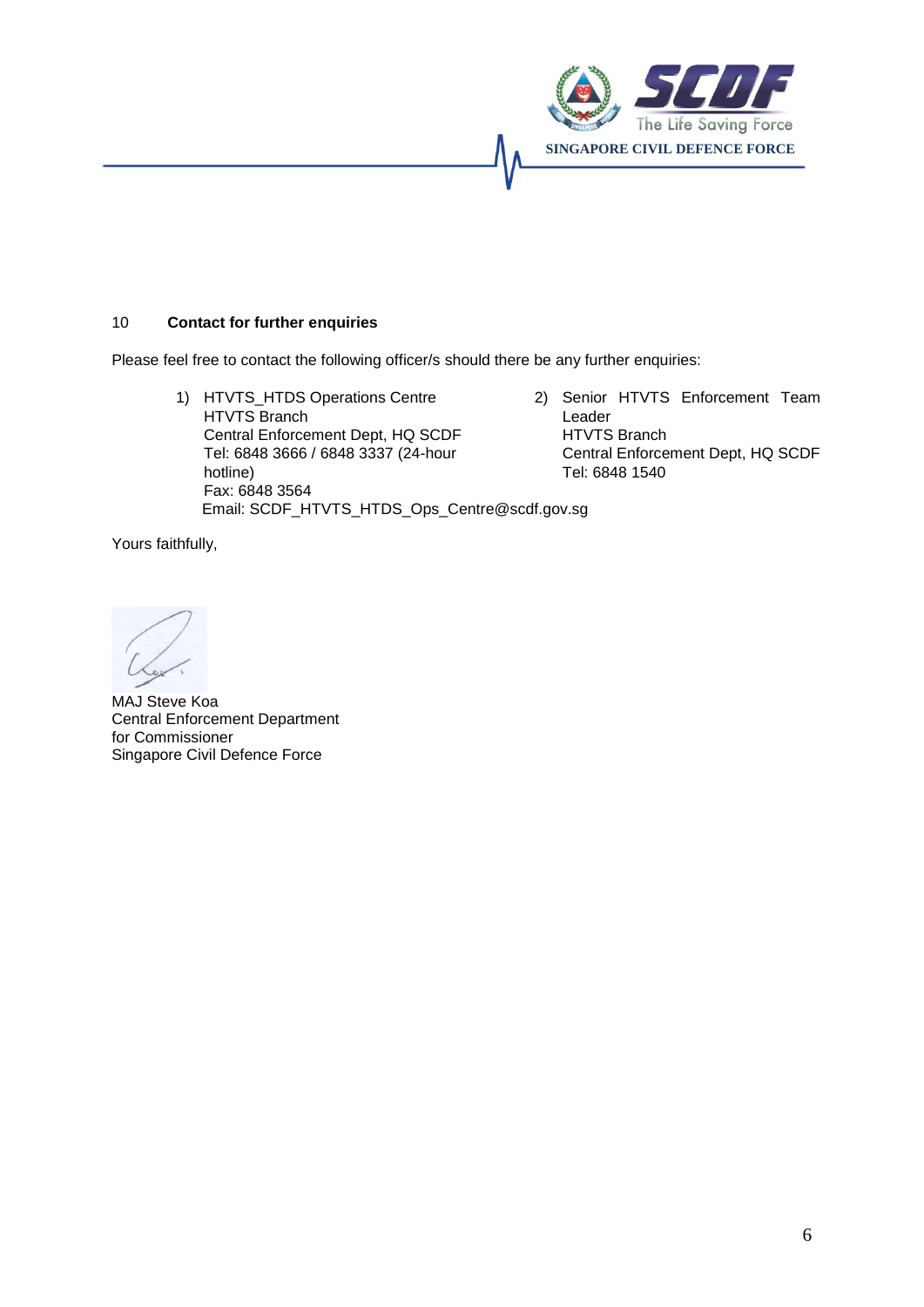

### **ANNEX A**

# **APPROVED TRANSPORTATION ROUTES FOR PETROLEUM &FLAMMABLE MATERIALS TO PETROL SERVICE STATIONS**

| Adam Rd                                                  |
|----------------------------------------------------------|
| Alexandra Rd                                             |
| <b>Aljunied Rd</b>                                       |
| <b>Admiralty Rd</b>                                      |
| <b>Admiralty Rd East</b>                                 |
| <b>Admiralty Rd West</b>                                 |
| Ang Mo Kio Ave 1                                         |
| Ang Mo Kio Ave 2                                         |
| Ang Mo Kio Ave 3                                         |
| Ang Mo Kio Ave 5                                         |
| Ang Mo Kio Ave 6                                         |
| <b>AYE</b>                                               |
|                                                          |
| <b>Balestier Rd</b>                                      |
| <b>Bartley Rd</b>                                        |
| <b>Bedok Rd</b>                                          |
| Beach Road (before Rochor Road Junction)                 |
| Bedok North Ave 1                                        |
| Bedok North Ave 4                                        |
| <b>Bedok North Rd</b>                                    |
| Bedok South Ave 1                                        |
| Bedok South Rd                                           |
| Bendemeer Rd                                             |
| Benoi Rd                                                 |
|                                                          |
| Binjai Park (up to Petrol Service Station)<br><b>BKE</b> |
|                                                          |
| Boon Keng Rd                                             |
| Boon Lay Ave                                             |
| Boon Lay Drive                                           |
| Boon Lay Way                                             |
| <b>Boundary Rd</b>                                       |
| <b>Braddell Road</b>                                     |
|                                                          |
| <b>Bukit Batok East Ave 3</b>                            |
| <b>Bukit Batok East Ave 6</b>                            |
| <b>Bukit Batok Rd</b>                                    |
| <b>Bukit Batok St 25</b>                                 |
| <b>Bukit Batok West Ave 5</b>                            |
| <b>Bukit Panjang Ring Road</b>                           |
| <b>Bukit Timah Rd</b>                                    |
|                                                          |
| Changi Rd                                                |
| Changi Coast Rd                                          |
| Chai Chee Rd                                             |
| Chai Chee St                                             |
| Choa Chu Kang Ave 3                                      |
| Choa Chu Kang Drive                                      |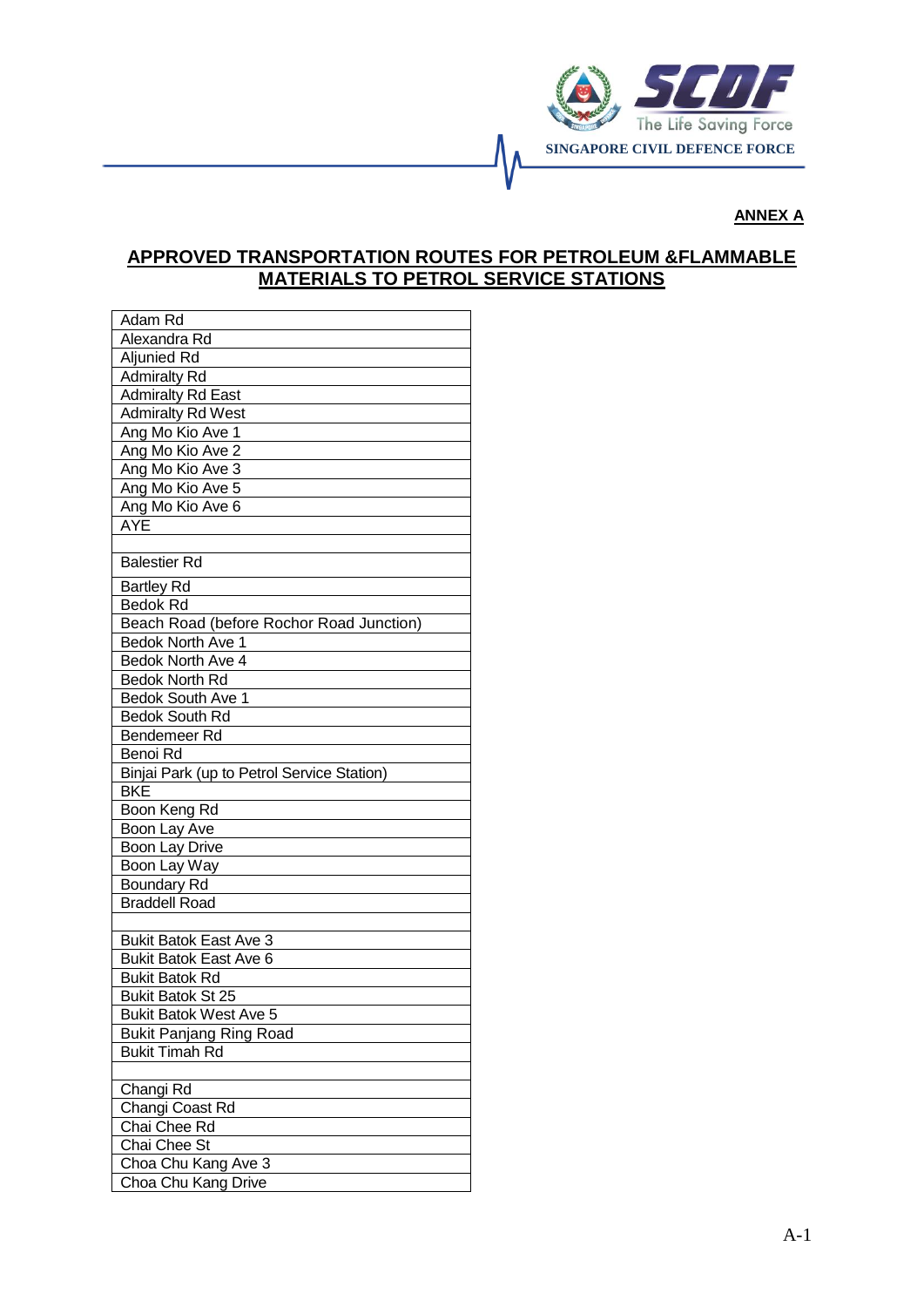

| Choa Chu Kang North 6                     |
|-------------------------------------------|
| Choa Chu Kang Rd                          |
| Choa Chu Kang Way                         |
| Clementi Ave 2                            |
| Clementi Ave 6                            |
| Clementi Rd                               |
| Commonwealth Ave                          |
| <b>Commonwealth Ave West</b>              |
| Corporation Rd                            |
| <b>Crawford St</b>                        |
| CTE (above ground)                        |
|                                           |
| Delta Rd                                  |
| Dunearn Rd                                |
|                                           |
| East Coast Rd                             |
| Elias Rd                                  |
| Eunos Link                                |
|                                           |
| <b>Farrer Rd</b><br><b>Frankel Ave</b>    |
|                                           |
| <b>Genting Lane</b>                       |
| Geylang Lor 22                            |
| Geylang Lor 24A                           |
| Geylang Rd                                |
| Ganges Ave                                |
| <b>Guillemard Rd</b>                      |
|                                           |
| Havelock Rd                               |
| <b>Holland Rd</b>                         |
| Hougang Ave 2                             |
| Hougang Ave 3                             |
| Hougang Ave 4                             |
| Hougang Ave 8                             |
| Hougang Ave 10                            |
|                                           |
| Jervois Rd (up to Petrol Service Station) |
| Jln Ahmad Ibrahim                         |
| <b>JIn Anak Bukit</b>                     |
| Jln Bahar                                 |
| Jln Boon Lay                              |
| Jln Bukit Merah                           |
| JIn Buroh                                 |
| JIn Eunos                                 |
| Jln Jurong Kechil                         |
| Jln Kayu                                  |
| Jln Leban (up to Petrol Service Station)  |
| Jurong East Ave 1                         |
| Jurong East Central                       |
| Jurong East St 11                         |
| Jurong East St 31                         |
| Jurong Island Highway                     |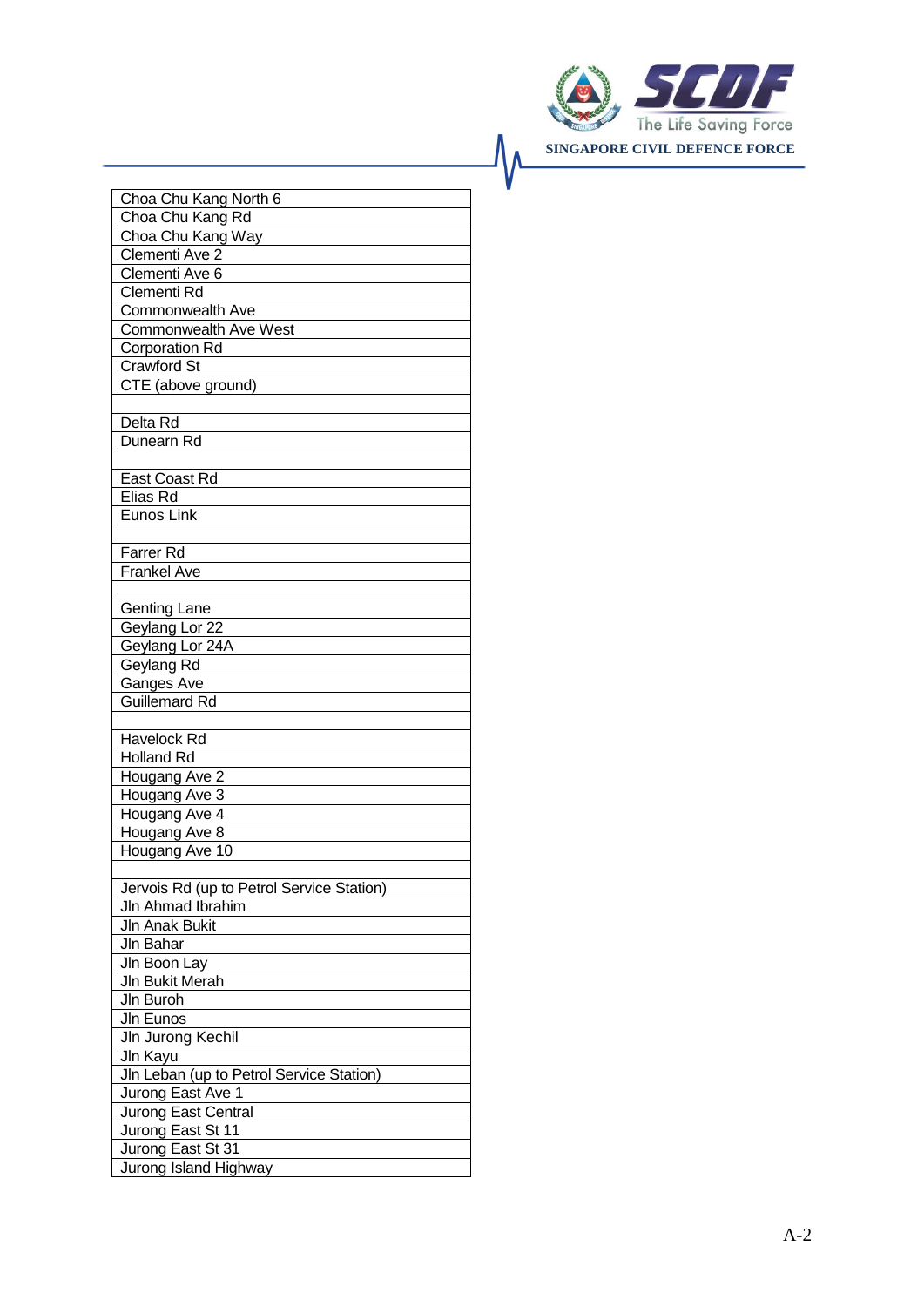

| Jurong Pier Rd                                            |
|-----------------------------------------------------------|
| Jurong Port Rd                                            |
| Jurong Town Hall Rd                                       |
| Jurong West Ave 1                                         |
| Jurong West Ave 2                                         |
| Jurong West Ave 4                                         |
| Jurong West Ave 5                                         |
| Jurong West St 41                                         |
| Jurong West St 74                                         |
| Jurong West St 75                                         |
| Jurong West St 93                                         |
|                                                           |
| Kallang Bahru                                             |
| Kallang Place                                             |
| Kallang Pudding Rd                                        |
| Kallang Rd                                                |
| Kallang Way                                               |
| <b>Killiney Road</b>                                      |
| Keppel Rd                                                 |
| <b>Kim Keat Link</b>                                      |
| KJE / BKE                                                 |
|                                                           |
| Lavender St                                               |
| Lentor Ave                                                |
| Lok Yang Way                                              |
| Lor Bakar Batu                                            |
| Lornie Rd                                                 |
| Lorong Ah Soo                                             |
| Lorong Chuan                                              |
| Lower Delta Rd                                            |
| Loyang Ave                                                |
|                                                           |
| Macpherson Rd                                             |
| Mandai Ave                                                |
| Mandai Rd                                                 |
| Marsiling Rd                                              |
| Marymount Lane                                            |
| Marymount Rd                                              |
| Mei Chin Rd (up to Petrol Service Station)<br>Moulmein Rd |
| Mountbatten Rd                                            |
|                                                           |
| New Upper Changi Rd                                       |
| <b>Nicoll Drive</b>                                       |
| North Buona Vista Rd                                      |
|                                                           |
| Old Airport Rd                                            |
| Old Jurong Rd                                             |
| Old Tampines Rd                                           |
| Outram Rd                                                 |
|                                                           |
| Pandan Gardens                                            |
| Pandan Loop                                               |
|                                                           |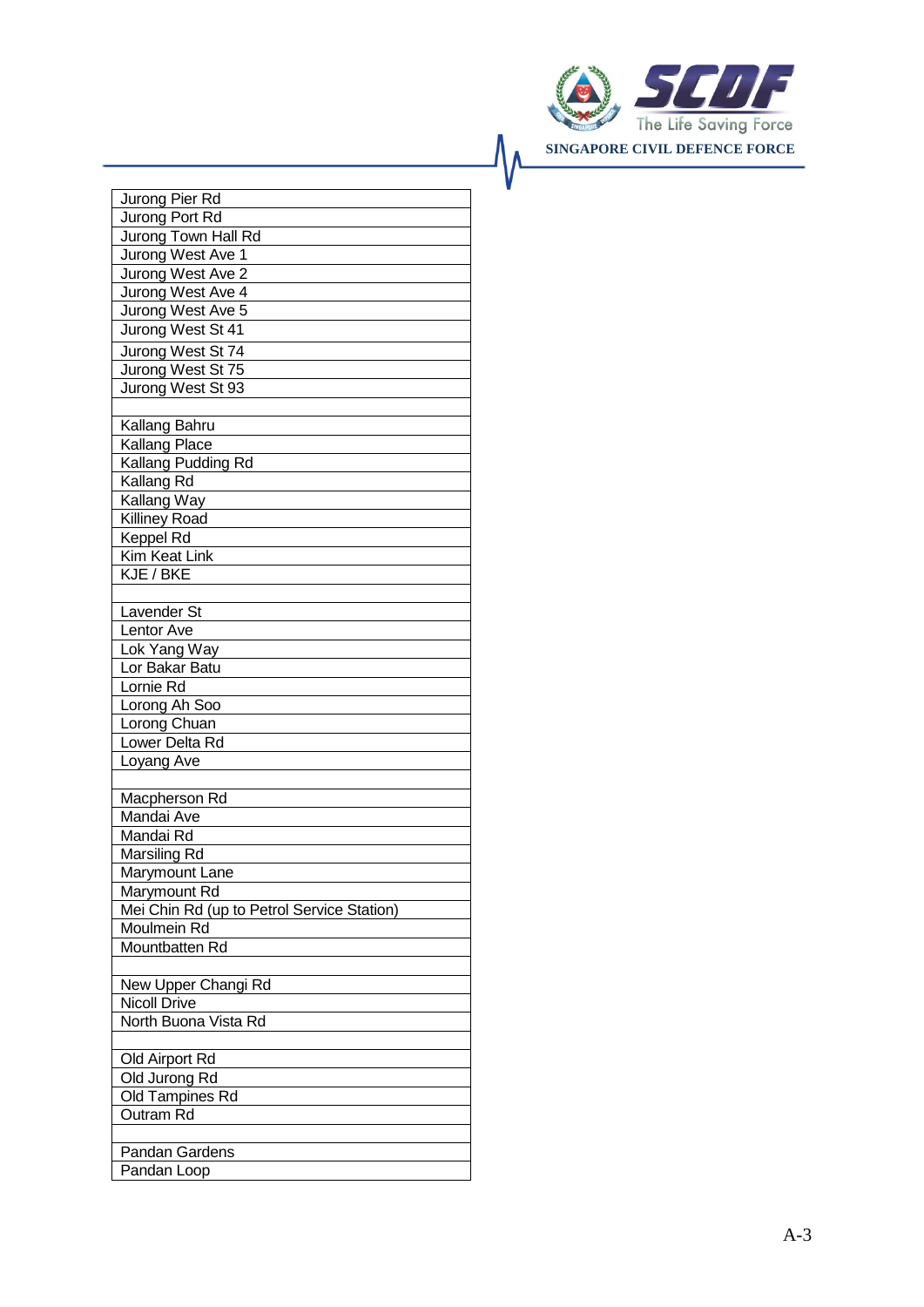

| Pandan Rd                                      |
|------------------------------------------------|
| Pasir Panjang Rd                               |
| Pasir Ris Dr 1                                 |
| Pasir Ris Dr 3                                 |
| Pasir Ris Dr 12                                |
| Paya Lebar Rd                                  |
| Penjuru Road                                   |
| PIE                                            |
| Pioneer Rd                                     |
| <b>Punggol Central</b>                         |
| Punggol Road                                   |
|                                                |
| Queensway Rd                                   |
|                                                |
| River Valley Rd (After Lower Delta Road before |
| Clemenceau Road)                               |
| Rochor Canal Rd                                |
|                                                |
| Sembawang Rd                                   |
| Sengkang East Ave                              |
| Sengkang East Road                             |
| Sengkang East Way                              |
| Serangoon Central                              |
| Serangoon North Ave 5                          |
| Serangoon Rd                                   |
| Shipyard Rd                                    |
| Siglap Rd                                      |
| Sims Ave                                       |
| <b>Sims Ave East</b>                           |
| <b>Sixth Ave</b>                               |
| Sims Way                                       |
| Sixth Lok Yang Rd                              |
| Stevens Rd                                     |
| Still Rd                                       |
| Sungei Rd                                      |
| <b>SLE</b>                                     |
|                                                |
| Tampines Ave 1                                 |
| Tampines Ave 7                                 |
| Tampines Ave 9                                 |
|                                                |
| Tampines Ave 10                                |
| Tampines St 34                                 |
| <b>Tanjong Kling Rd</b>                        |
| Tanjong Penjuru Rd                             |
| <b>Teban Gardens Crescent</b>                  |
| Telok Blangah Rd                               |
| Thomson Rd                                     |
| Toa Payoh Lor 1                                |
| Toa Payoh Lor 4                                |
| Toa Payoh Lor 6                                |
| Toh Tuck Ave                                   |
| <b>TPE</b>                                     |
| Tuas Rd                                        |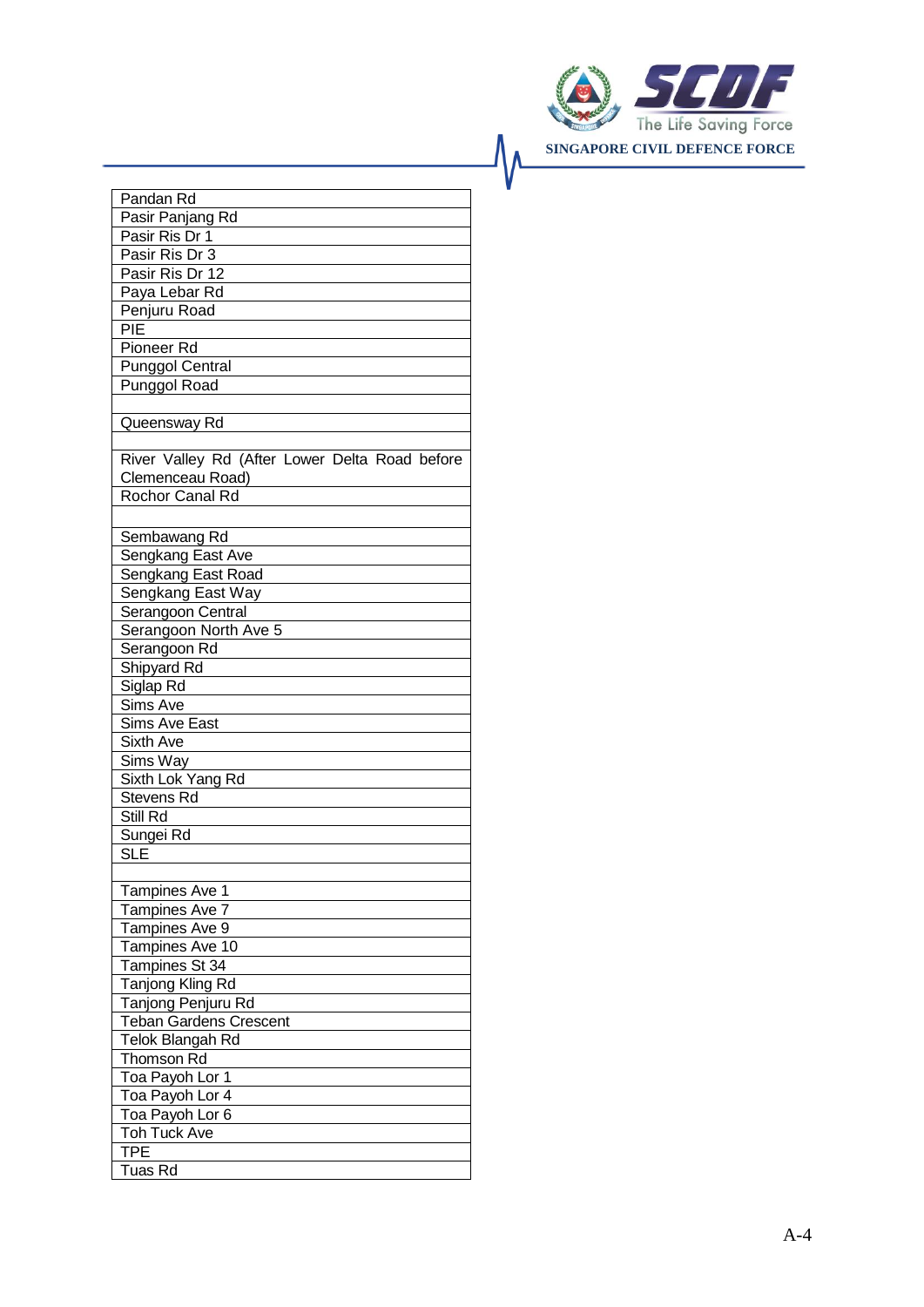

|                             | <b>Ulu Pandan Rd</b>          |  |  |  |
|-----------------------------|-------------------------------|--|--|--|
| <b>Upper Aljunied Rd</b>    |                               |  |  |  |
| <b>Upper Bukit Timah Rd</b> |                               |  |  |  |
|                             | <b>Upper Changi Rd North</b>  |  |  |  |
|                             | <b>Upper Changi Road East</b> |  |  |  |
|                             | Upper East Coast Rd           |  |  |  |
|                             | Upper Jurong Rd               |  |  |  |
|                             | Upper Paya Lebar Rd           |  |  |  |
|                             | Upper Serangoon Rd            |  |  |  |
|                             | <b>Upper Thomson Road</b>     |  |  |  |
|                             |                               |  |  |  |
|                             | West Coast Highway            |  |  |  |
|                             | <b>West Coast Link</b>        |  |  |  |
|                             | West Coast Rd                 |  |  |  |
|                             | <b>West Coast Way</b>         |  |  |  |
|                             | Whampoa North                 |  |  |  |
|                             | <b>Whitley Rd</b>             |  |  |  |
|                             | <b>Woodlands Ave 1</b>        |  |  |  |
|                             | <b>Woodlands Ave 2</b>        |  |  |  |
|                             | Woodlands Ave 3               |  |  |  |
|                             | Woodlands Ave 5               |  |  |  |
|                             | Woodlands Ave 9               |  |  |  |
|                             | <b>Woodlands Centre Rd</b>    |  |  |  |
|                             | <b>Woodlands Rd</b>           |  |  |  |
|                             |                               |  |  |  |
|                             | Xilin Ave                     |  |  |  |
|                             |                               |  |  |  |
|                             | Yio Chu Kang Link             |  |  |  |
|                             | Yio Chu Kang Rd               |  |  |  |
|                             | <b>Yishun Ave 1</b>           |  |  |  |
|                             | Yishun Ave 4                  |  |  |  |
|                             | Yishun Ave 5                  |  |  |  |
|                             | Yishun Ave 7                  |  |  |  |
|                             | Yishun Ave 9                  |  |  |  |
|                             | <b>Yishun Central</b>         |  |  |  |
|                             | Yishun Ring Rd                |  |  |  |
|                             | Yuan Ching Rd                 |  |  |  |
|                             | Yung Ho Rd                    |  |  |  |
|                             |                               |  |  |  |
|                             |                               |  |  |  |
|                             |                               |  |  |  |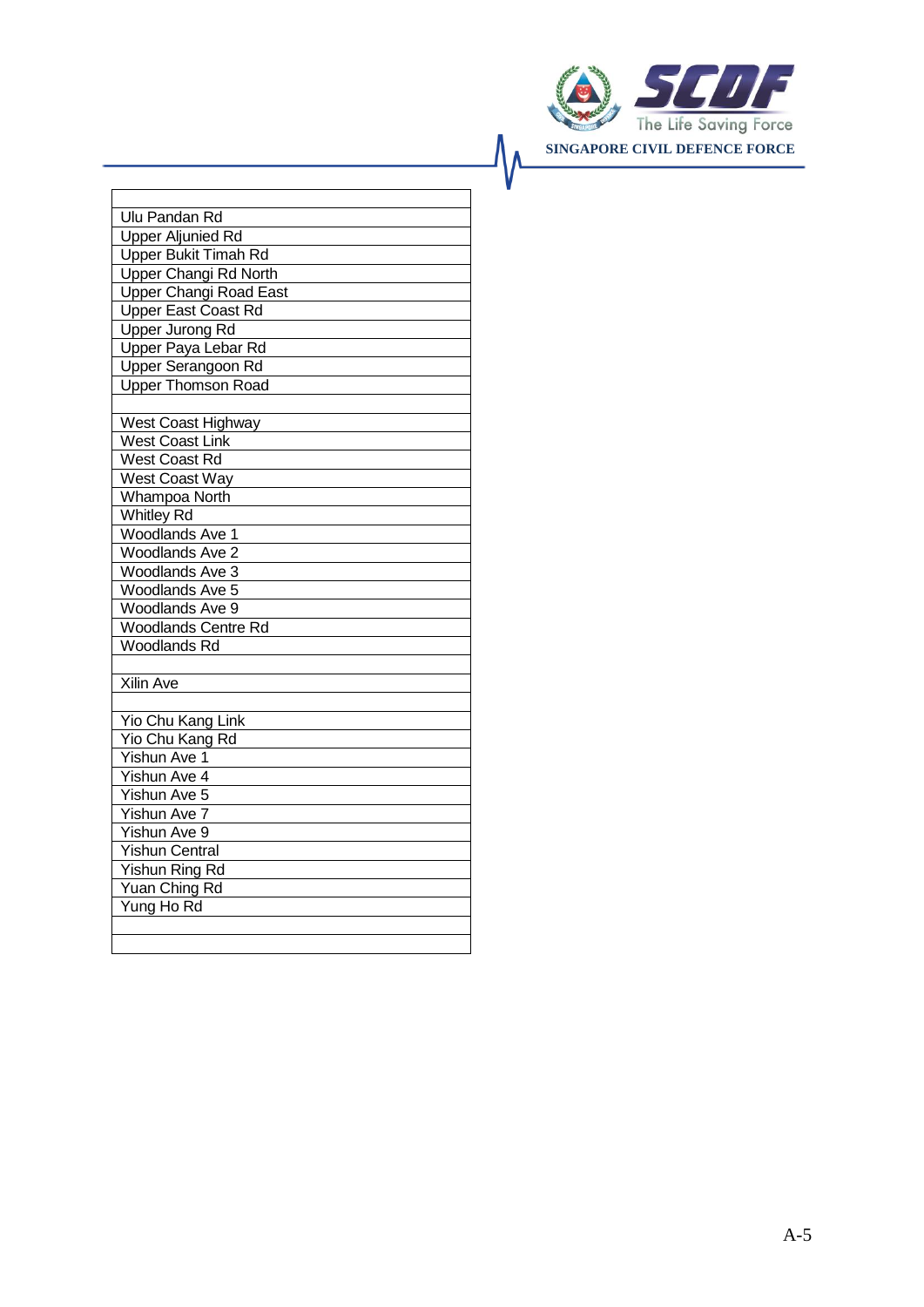

### **ANNEX B**

# **APPROVED TRANSPORTATION ROUTES FOR PETROLEUM AND FLAMMABLE MATERIALS TO ALL OTHER APPROVED DESTINATIONS**

| <b>Approved Road</b>         |
|------------------------------|
| <b>Admiralty Road</b>        |
| <b>Admiralty Road East</b>   |
| <b>Admiralty Road West</b>   |
| Aljunied Road                |
| Ang Mo Kio Ave 3             |
| Ang Mo Kio Ave 5             |
| Ang Mo Kio Industrial Park 2 |
| <b>Aviation Park Road</b>    |
| AYE                          |
|                              |
| Bedok North Ave 4            |
| Bedok North Avenue 1         |
| <b>Bedok North Road</b>      |
| Bedok South Ave 3            |
| <b>Bedok South Avenue 1</b>  |
| <b>Bedok South Road</b>      |
| <b>Bendemeer Road</b>        |
| <b>BKE</b>                   |
| Boon Keng Road               |
| <b>Bradell Road</b>          |
| <b>Bukit Timah Road</b>      |
|                              |
| Chai Chee Road               |
| <b>Chai Chee Street</b>      |
| Changi Business Park         |
| Changi Coast Road            |
| Changi South Avenue 3        |
| Clementi Road                |
| CTE<br>(Above Ground)        |
|                              |
| Defu Avenue 1                |
| Dunearn Rd                   |
|                              |
| <b>Eunos Industrial Area</b> |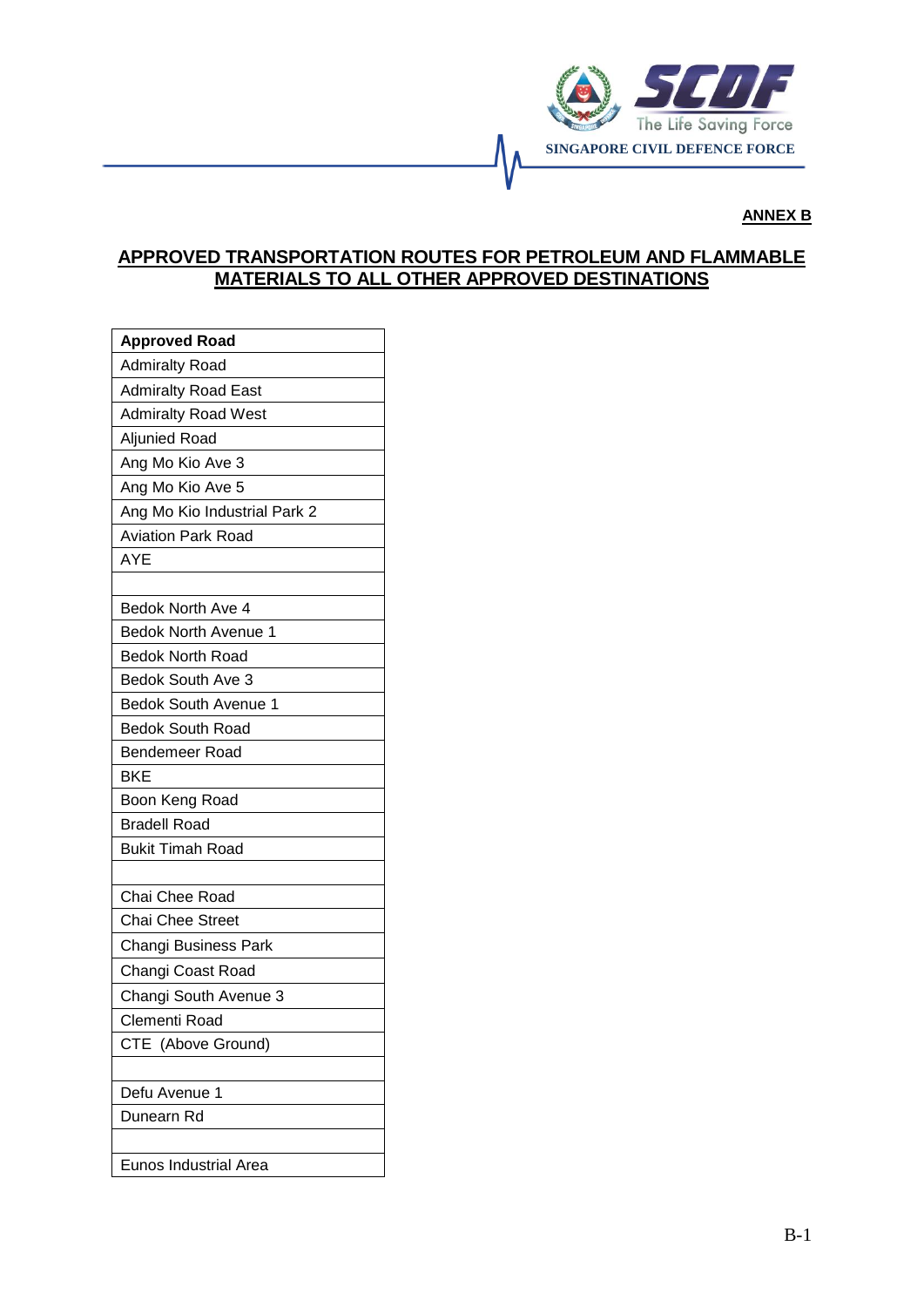

| Eunos Link                  |
|-----------------------------|
|                             |
| Hougang Ave 3               |
|                             |
| <b>Jalan Anak Bukit</b>     |
| Jalan Buroh                 |
| Jalan Eunos                 |
| Jalan Kayu                  |
| Jalan Toa Payoh             |
| Jurong Industrial Area      |
| Jurong Island Highway       |
| Jurong Pier Road            |
|                             |
| Kallang Bahru               |
| Kallang Pudding Road        |
| Kallang Way                 |
| Kampong Ampat               |
| <b>Keppel Road</b>          |
| <b>KJE</b>                  |
| Kranji Industrial Area      |
|                             |
| Loyang Avenue               |
| Loyang Industrial Area      |
| Loyang Way                  |
|                             |
| Macpherson Road             |
| Mactaggart Road             |
| <b>Marina Coastal Drive</b> |
| Marina Link                 |
| Marymount Road              |
|                             |
| New Upper Changi Road East  |
| <b>Nicoll Drive</b>         |
|                             |
| Pasir Panjang Road          |
| Pasir Ris Drive 1           |
| Pasir Ris Drive 12          |
| Pasir Ris Wafer Fab Park    |
| Penjuru Road                |
| Penjuru Slipway             |
| PIE                         |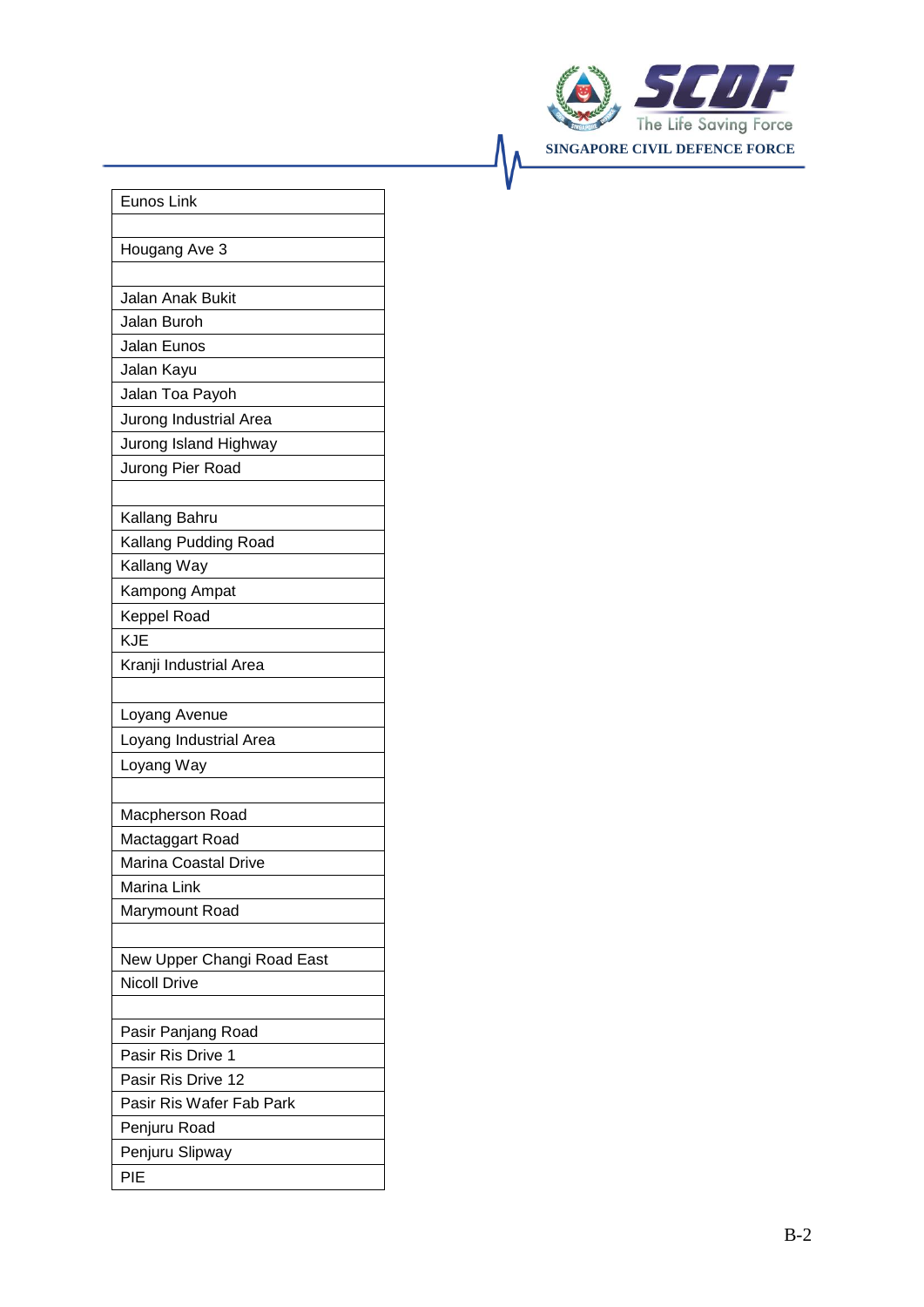

۸۸

| Pioneer Road                       |
|------------------------------------|
| Playfair Road                      |
|                                    |
| Seletar Aerospace                  |
| Sembawang Road                     |
| Shipyard Road                      |
| Simei Avenue                       |
| <b>Straits Boulevard</b>           |
| Sungei Kadut Industrial Area       |
| <b>SLE</b>                         |
|                                    |
| Tampines Avenue 10                 |
| <b>Tanah Merah Coast Road</b>      |
| <b>Tanah Merah Besar Road</b>      |
| <b>Tanjong Kling Road</b>          |
| Tanjong Penjuru Road               |
| <b>Telok Blangah Road</b>          |
| <b>Telok Paku Road</b>             |
| <b>Thomson Road</b>                |
| TPE                                |
| <b>Tuas Checkpoint</b>             |
| <b>Tuas Industrial Area</b>        |
| <b>Tuas West Road</b>              |
|                                    |
| <b>Ubi Industrial Area</b>         |
| <b>Upper Bukit Timah Road</b>      |
| Upper Changi Road                  |
| Upper Changi Road East             |
| Upper Jurong Road                  |
|                                    |
| West Coast Highway                 |
| <b>Woodlands Centre Road</b>       |
| <b>Woodlands Industrial Park D</b> |
| <b>Woodlands Industrial Park E</b> |
| <b>Woodlands Road</b>              |
|                                    |
| Xilin Avenue                       |
|                                    |
| Yio Chu Kang Road                  |
| Yishun Avenue 7                    |
| Yishun Industrial Park A           |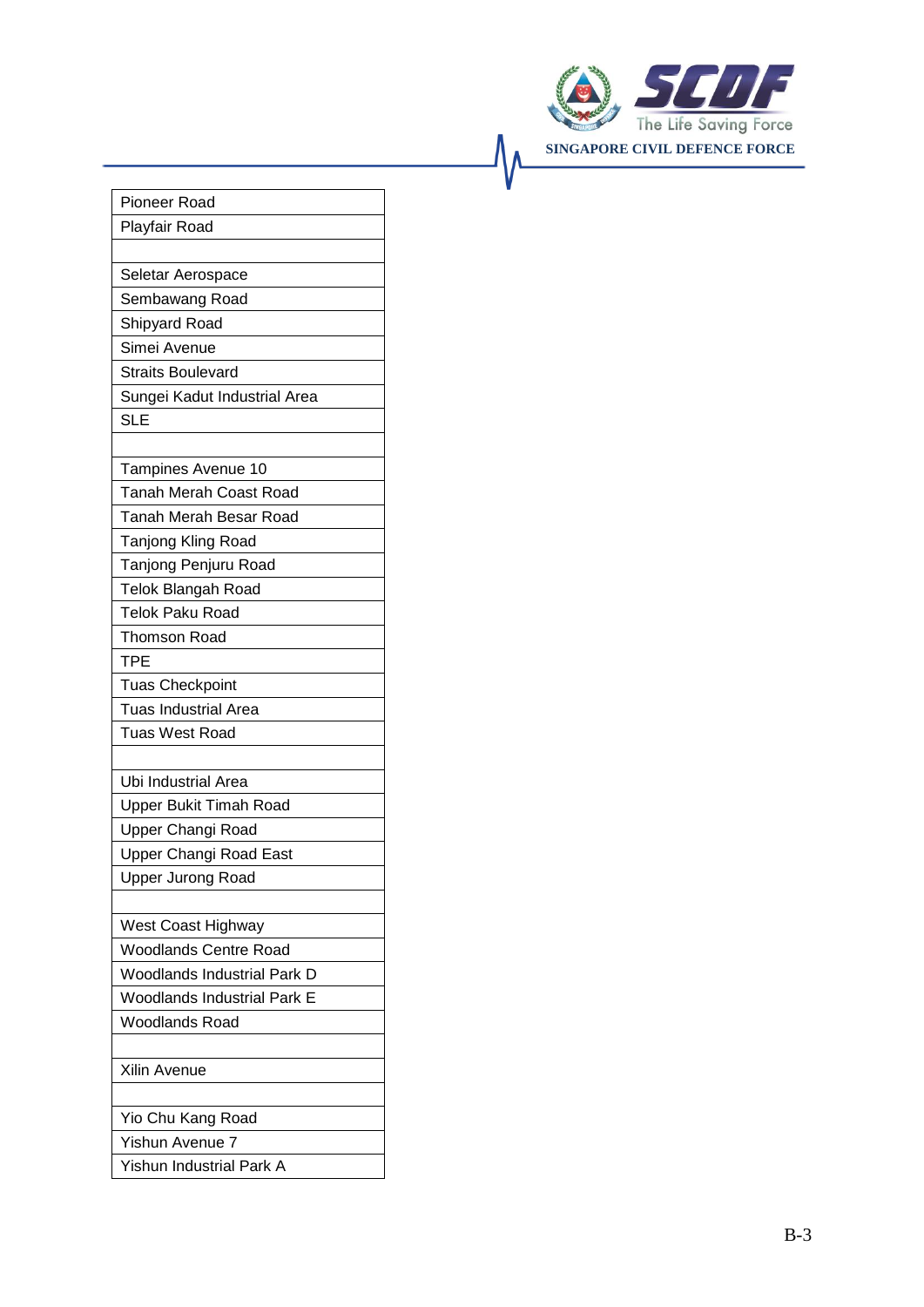

**ANNEX C**

# **APPROVED TRANSPORTATION ROUTES FOR PETROLEM AND FLAMMABLE MATERIALS FOR IMPORT AND EXPORT (BETWEEN PSA PORTS)**

All transportation of Petroleum and Flammable Materials for single trip transhipment between PSA ports are to strictly adhere to the designated transportation routes between Pasir Panjang Terminal (PPT), and Brani Terminal (BT)

Transportation routes to be used between PSA ports:

- $\checkmark$  Keppel Road
- $\checkmark$  Telok Blangah Road
- $\checkmark$  West Coast Highway
- Pasir Panjang Road
- $\checkmark$  Harbour Drive<br> $\checkmark$  Cantonment R
- $\checkmark$  Cantonment Road<br> $\checkmark$  Cantonment Link
- Cantonment Link

In the event where West Coast Highway/Telok Blangah/Pasir Panjang Roads cannot be used, the following alternate route (Kampong Bahru Road, Lower Delta Road, AYE, Clementi Road and Harbour Drive) may be used.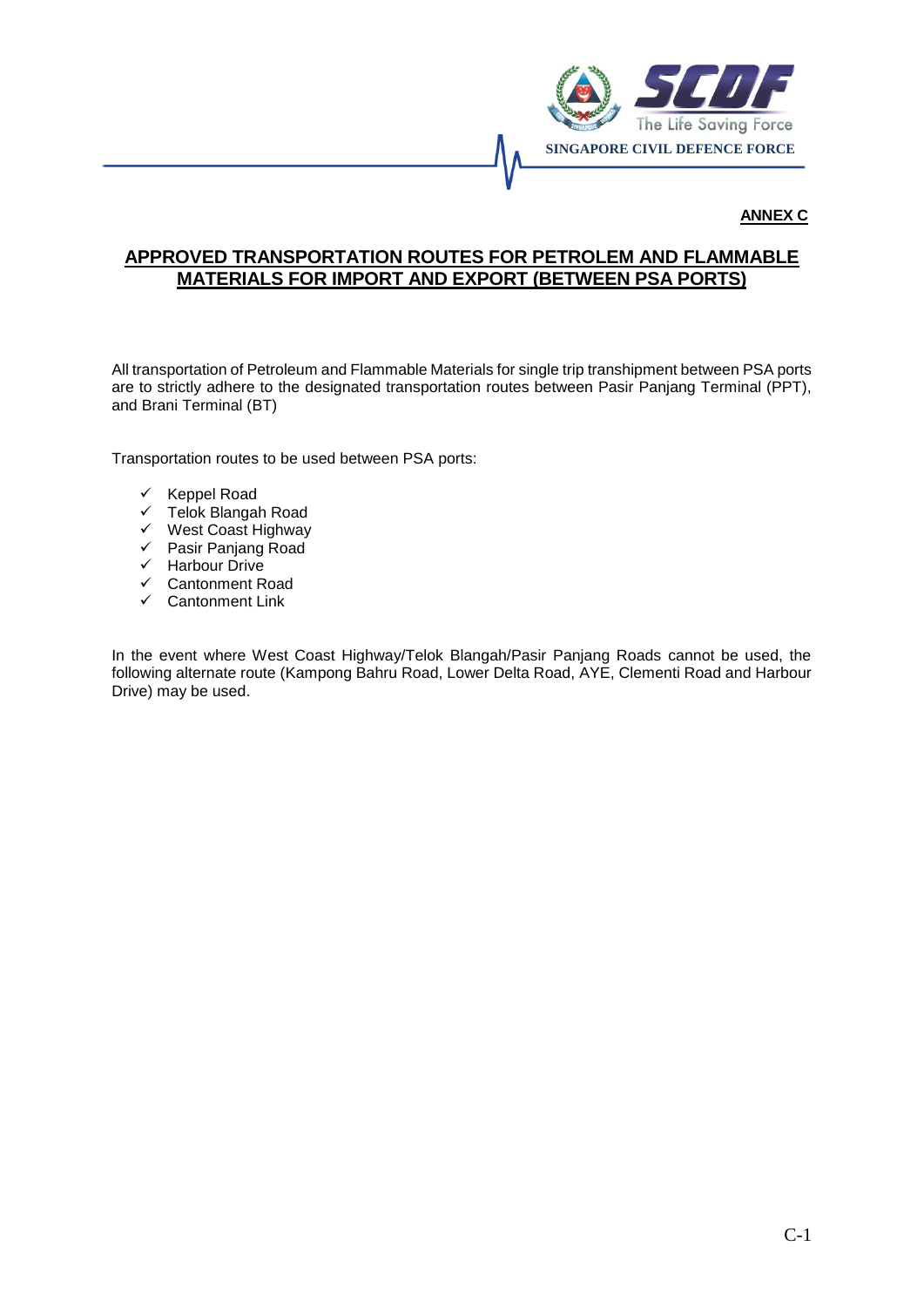

## **ANNEX D**

### Attn: HTVTS\_HTDS Operator (TEL: 6848 3666 / 6848 3337 ; FAX: 6848 3564) (Email: SCDF\_HTVTS\_HTDS\_Ops\_Centre@scdf.gov.sg)

Date:

## **NOTIFICATION OF TRANSPORTATION**

| <b>Vehicle No./</b><br>Type of Veh/<br>Driver's Hp<br>contact numbers | <b>Start Date</b><br>and Time<br>(duration period not more<br>than 4hrs) | <b>End Date</b><br>and Time | <b>Products</b><br>Transported /<br>Qty | <b>Tpt Routes</b><br>То<br>Destination/ | <b>CBD</b><br>Gantry<br>$($ If<br>applicable) |
|-----------------------------------------------------------------------|--------------------------------------------------------------------------|-----------------------------|-----------------------------------------|-----------------------------------------|-----------------------------------------------|
|                                                                       |                                                                          |                             |                                         |                                         |                                               |
|                                                                       |                                                                          |                             |                                         |                                         |                                               |

| Name:        | Contact No: |
|--------------|-------------|
| Designation: | Fax No:     |
| Company:     | Email:      |

| <b>For Official Use Only</b> | <b>Remarks</b> |
|------------------------------|----------------|
| Processed by:                |                |
| Name:                        |                |
| Signature:                   |                |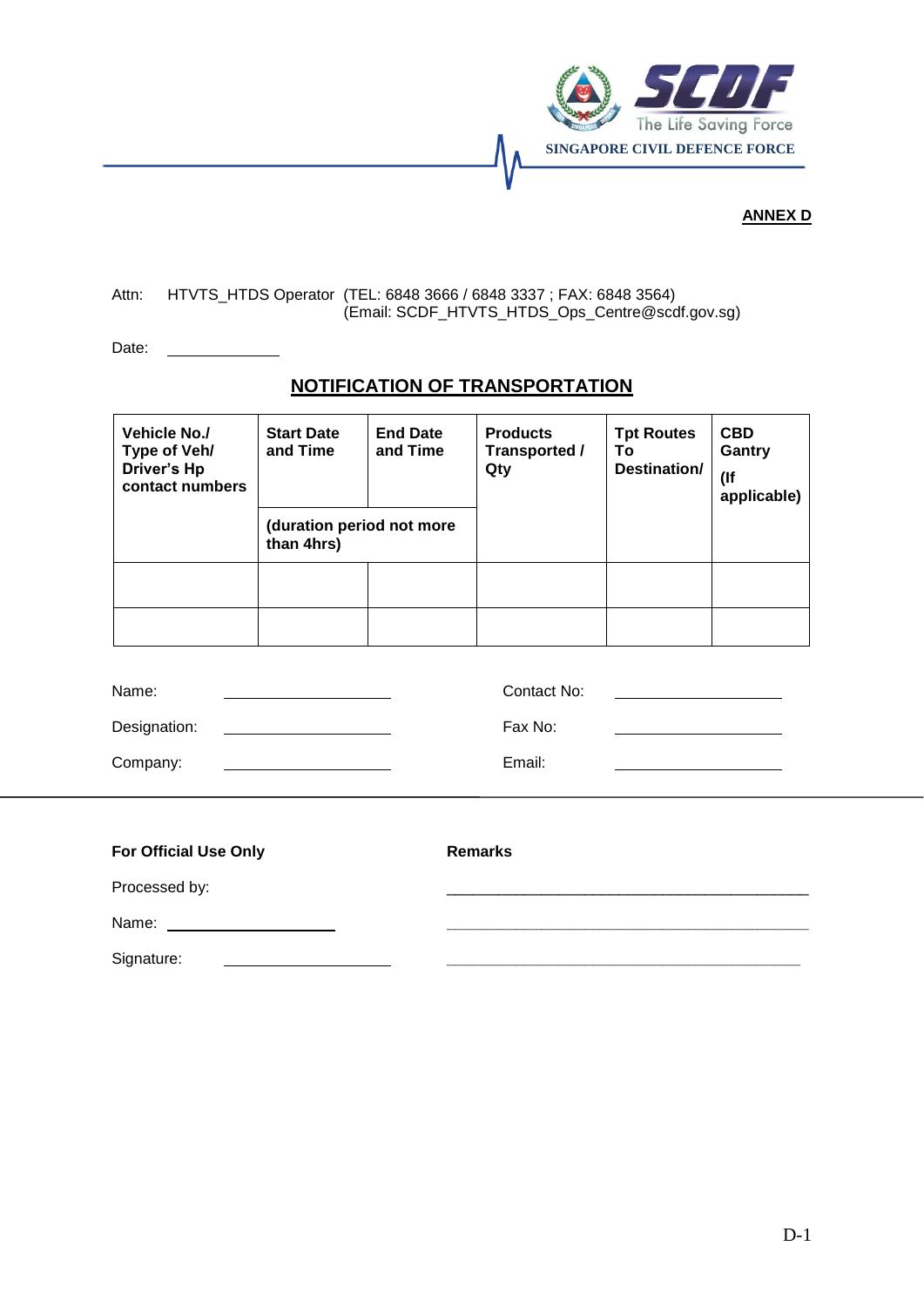

# **ANNEX E**

# **ANSON ROAD DRIVER SELF-VERIFICATION KIOSK**





Anson Location Beside Tanjong Pagar Complex, next to Keppel Road

**Front View** 



**Rear View** 

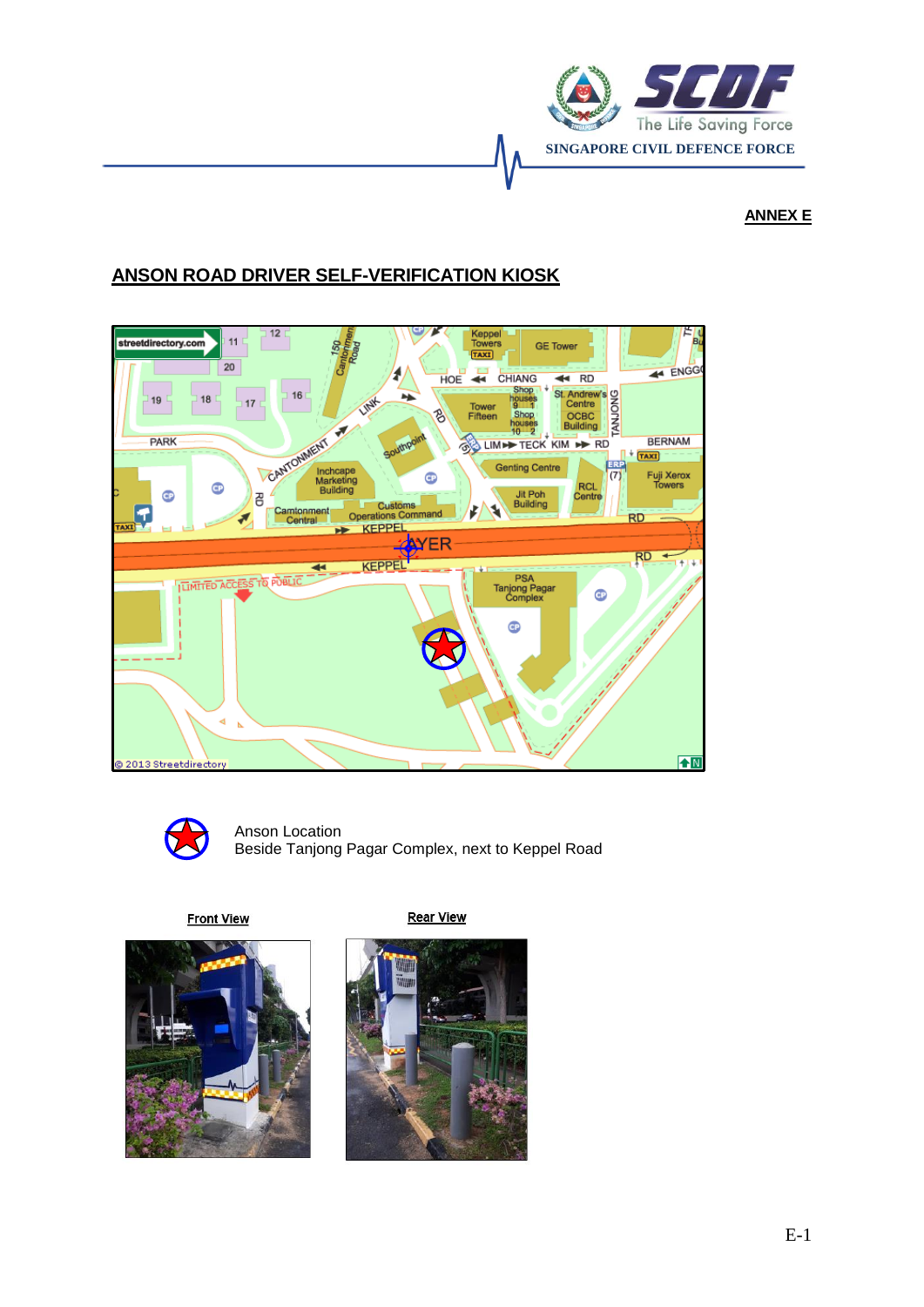

## **ANNEX F**

# **SCDF ACCREDITED TRAINING INSTITUTIONS (ATIs)**

## **HAZARDOUS MATERIALS TRANSPORT DRIVER COURSE (HTDC)**

| S/N            | NAME OF COMPANY (LISTED IN ALPHABETICAL ORDER)                                                                                                                                                                                                           |
|----------------|----------------------------------------------------------------------------------------------------------------------------------------------------------------------------------------------------------------------------------------------------------|
| $\mathbf{1}$   | ABSOLUTE KINETICS CONSULTANCY PTE LTD<br>64, HILLVIEW TERRACE<br>SINGAPORE 669277<br>MR SETHUPATHY SRIBALASUBRAMANIAM<br>TEL : +65 66905571<br>FAX : +65 67633885<br>EMAIL: SriBalu.S@SG-AKC.com                                                         |
| $\overline{2}$ | <b>AESPERON ACADEMY PTE LTD</b><br>AESPERON INDUSTRIAL BUILDING<br>13, NEYTHAL ROAD<br>SINGAPORE 628579<br>MR MOHAMED SHARFUDEEN S/O KHAJA MOHIDEEN<br>TEL : +65 67413131<br>FAX<br>: +65 67433131<br>HP —<br>: +65 90609881<br>EMAIL: deen@aesperon.com |
| 3              | <b>AVANTA GLOBAL PTE LTD</b><br>72, BENDEMEER ROAD<br>#03-29, LUZERNE<br>SINGAPORE 339941<br>MR VEERASAMY BHUVANESWARAN<br><b>TEL</b><br>$: +6562952112$<br>EMAIL: bhuvan@avanta.com.sg; enquiry@avanta.com.sg                                           |
| 4              | AAT TRAINING HUB PTE LTD<br>61 WOODLANDS INDUSTRIAL PARK E9 #03-29<br>SINGAPORE 757047<br>MS MARIAM UMAR/ MS BEBE<br>TEL: +65 62661772, +65 62924804<br>EMAIL: admin@aattraininghub.com; mariam@aattraininghub.com; bebe@aattraininghub.com              |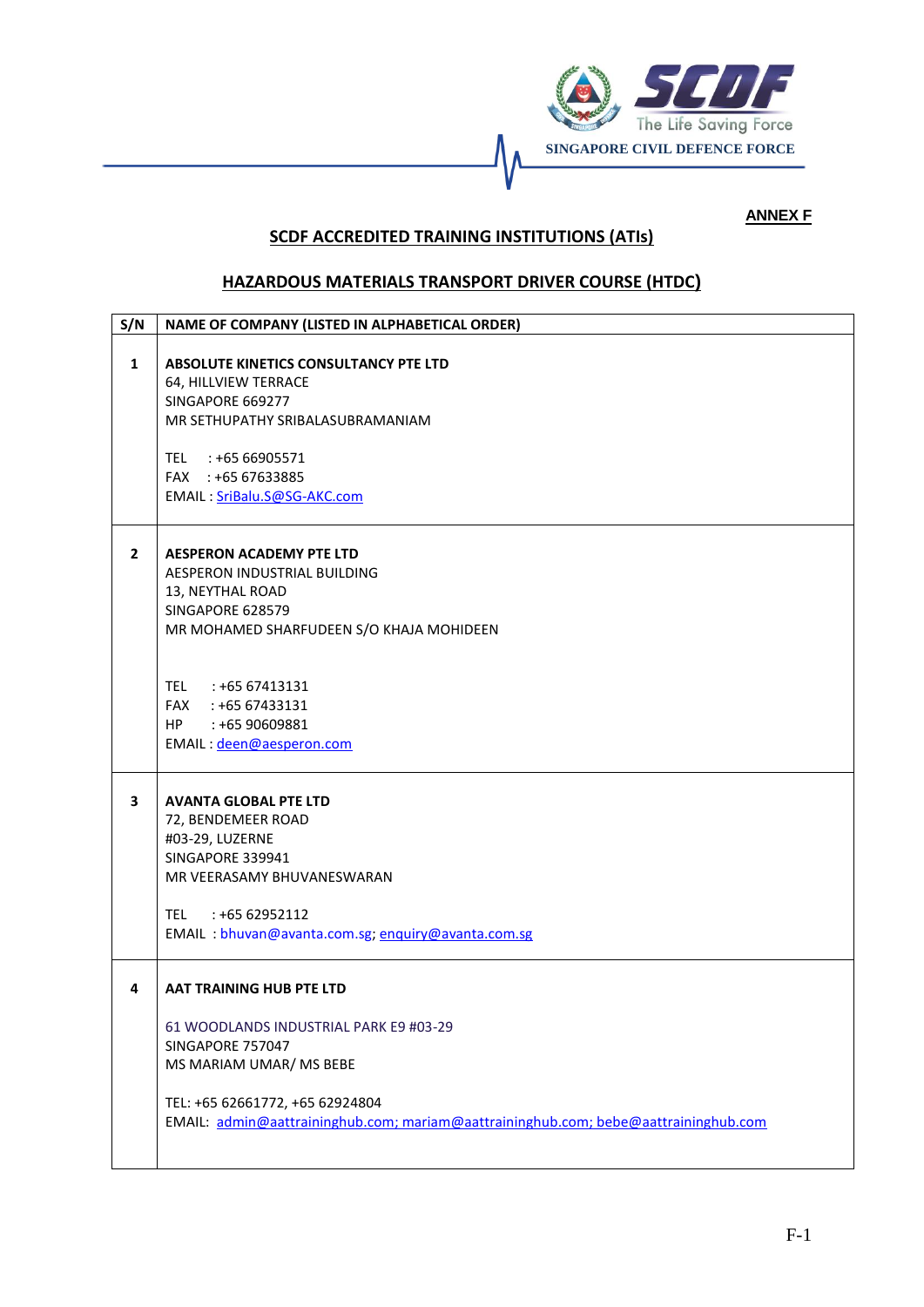

| 5                       | <b>BS TECHNOLOGY PTE LTD</b><br>5, TUAS AVENUE 3,<br><b>BS LOGISTICS HUB</b><br>SINGAPORE 639405<br><b>MS ANNIE LIM</b><br>TEL : +65 64162694<br>FAX : +65 68631944<br>EMAIL : annie.lim@bokseng-ipl.com;                                                 |
|-------------------------|-----------------------------------------------------------------------------------------------------------------------------------------------------------------------------------------------------------------------------------------------------------|
| 6                       | <b>COSEM SAFETY AND SECURITY SERVICES PTE LTD</b><br>37, GUL AVENUE<br>SINGAPORE 629677<br><b>MS NISA</b><br>TEL : +65 68984171<br>FAX : +65 68982428<br>EMAIL: nisaahmad07@cosem.org.sg                                                                  |
| $\overline{\mathbf{z}}$ | <b>HAZMAT TRAINING</b><br>146A, CHANGI ROAD<br>SINGAPORE 419726<br>MS NG BEE HONG<br>TEL: +65 65425539<br>FAX: +65 65425296<br>H/P: +65 96755796<br>EMAIL: beehong@haz-mat-training.com                                                                   |
| 8                       | <b>NTUC LEARNING HUB</b><br>60, BENOI ROAD<br>#01-08, EMB BUILDING<br>SINGAPORE 609926<br>MS SERENE ONG/MR SAM WONG<br><b>TEL</b><br>: +65 63365482<br>: +65 68678549<br><b>FAX</b><br>EMAIL:serene.ong@ntuclearninghub.com; sam.wong@ntuclearninghub.com |
| 9                       | PIONEER TRAINING CENTRE PTE LTD<br>1, SOON LEE STREET<br>#03-49/50, PIONEER CENTRE<br>SINGAPORE 627605<br>MS GEETHA/ MR TAN<br><b>TEL</b><br>: +65 63163290<br>: +65 63163265<br><b>FAX</b>                                                               |

 $\sqrt{\sqrt{2}}$